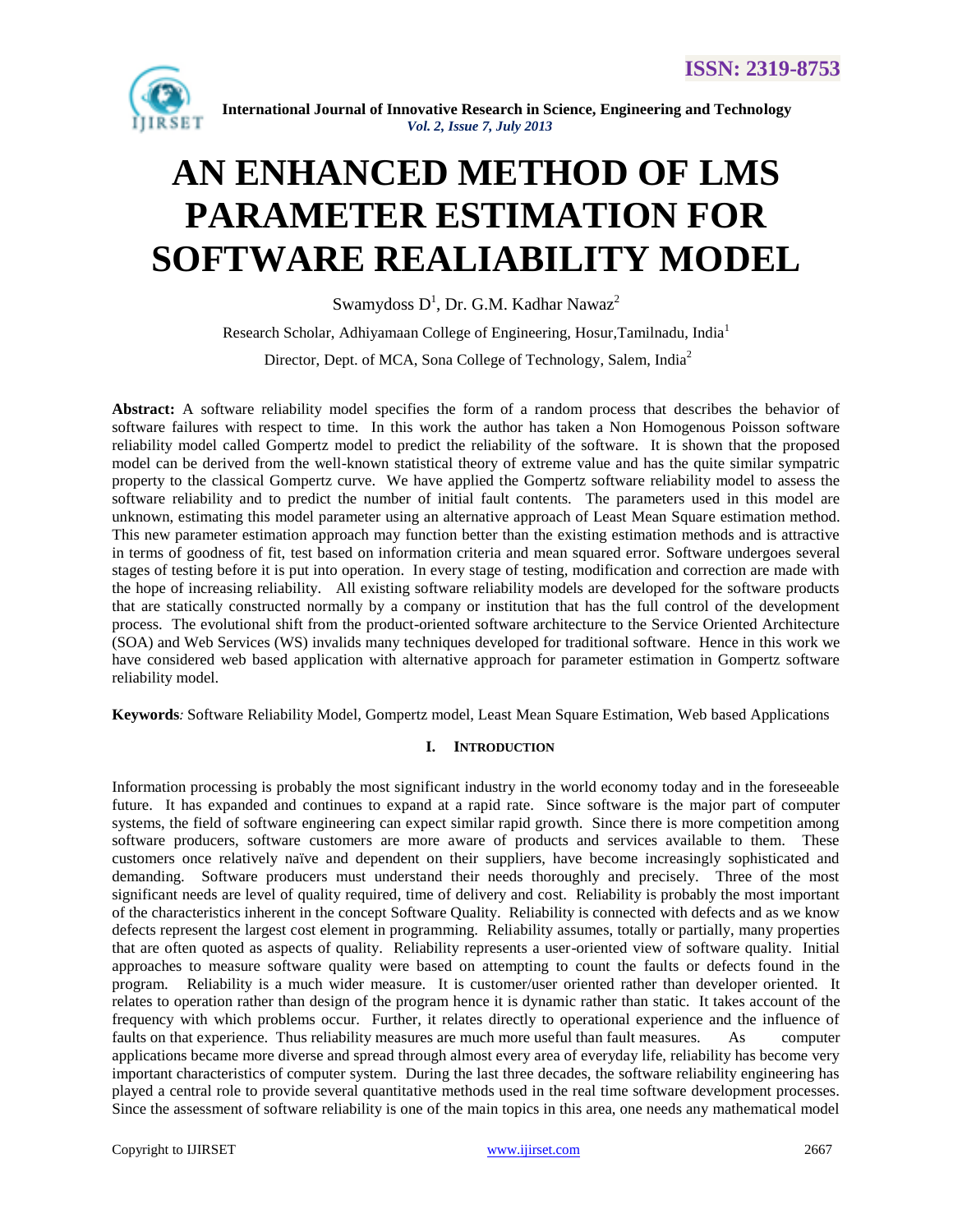

to assess quantitatively the software reliability which is the probability that the software system does not fail during a specified time period. Measurement of software reliability involves estimation of software reliability or its alternate quantities from failure data. The term software reliability prediction is defined by Hechtr (1977), the process of computing software reliability parameters from program characteristic. Typically, software reliability prediction takes into account factors such as the size and complexity of a program, and it is normally performed during a program phase prior to test. The principal objective of a software reliability model is to forecast failure behavior that will be experienced when the program is operational. This expected behavior changes rapidly and can be tracked during the period in which the program is tested.

# **II. SOFTWARE RELIABILITY ENGINEERING (SRE)**

Software testing is an important process of software development to ensure the quality of software products. For large and complex system, testing becomes more complex. Although much research has advanced the techniques for generating test cases with high defect coverage, testing to guarantee defect free software remains difficult. Alternatively an empirical software reliability prediction technique is used to estimate the reliability of the software product (Rattikorn Hewetti et al 2006). The software reliability prediction is defined as the forecast of, how reliable an executable software system will be at some point in the future based on data available now. This is based on the industry definition of software reliability namely the probability of failure-free execution of a software system for a specified time in a specified operating environment. There is a difference between estimation and prediction of software reliability. The estimation is an assessment of how reliable a software system is now based on observed test data. Prediction is usually limited to a project period prior to system test. In other words, for prediction a development organization takes information about the system under development and uses some statistical regression model to forecast the level of reliability that will be present at some point in testing (Peter Lakey 2002). Reliability is probably the most important characteristics inherent from software quality. It is intimately connected with defects, it is the probability that the software without failure for a specified period of time. In addition to its preeminent importance, software reliability has proved to be the most readily quantifiable of the attributes of software reliability. Reliability is a much richer measure. It is a customer or user oriented rather than developer-oriented. Thus reliability measures are more useful than fault measures (John Musa et al 1987). As faults are removed, as in test phase, failure intensity tends to decrease and reliability increases. When faults are introduced during operation or test, as in cases when new features or design changes are being introduced into the system or when faults predominate repairs during debugging, there tends to be a step increasing in failure intensity and a step decreasing in reliability. If a system is stable, as in a program that has been released and there is no changes in code, both failure intensity and reliability tend to be constant (Dong Nguyen and Thomoson 2001). In reality, SRE tasks are fundamentally linked to both software and test engineering. SRE is just a quantitative perspective of software quality management (Koji Ohishi et al 2005 and Amrit Goel 1985).

# **III. SOFTWARE RELIABILITY MODELS (SRM)**

In the field of software reliability engineering, one particular aspect that has received the most attention is software reliability modeling. It is rational, since all activities in SRE are based on models established in literature. Models are the basis of SRE. In the past 3 decades, research activities in software reliability engineering have been studied and more than 50 models have been developed. In this work a Non Homongeneous poisson Process (NHPP) Gompertz model is considered. It is an S- shaped curve model and it is suitable for web based applications. A software reliability model specifies the general form of the dependence of the failure process on the principal factors that affect, fault introduction, fault removal and the operational environment (Michael Lyu and Allen Nikoral 1992). From Figure 3.1 it is seen that the failure rate is decreasing due to the discovery and removal of software failures. At any present time, it is possible to observe a history of the failure rate of the software. Software reliability modeling forecasts the curve of the failure rate by statistical evidence. Thus the testing time and the reliability of the software could be predicted.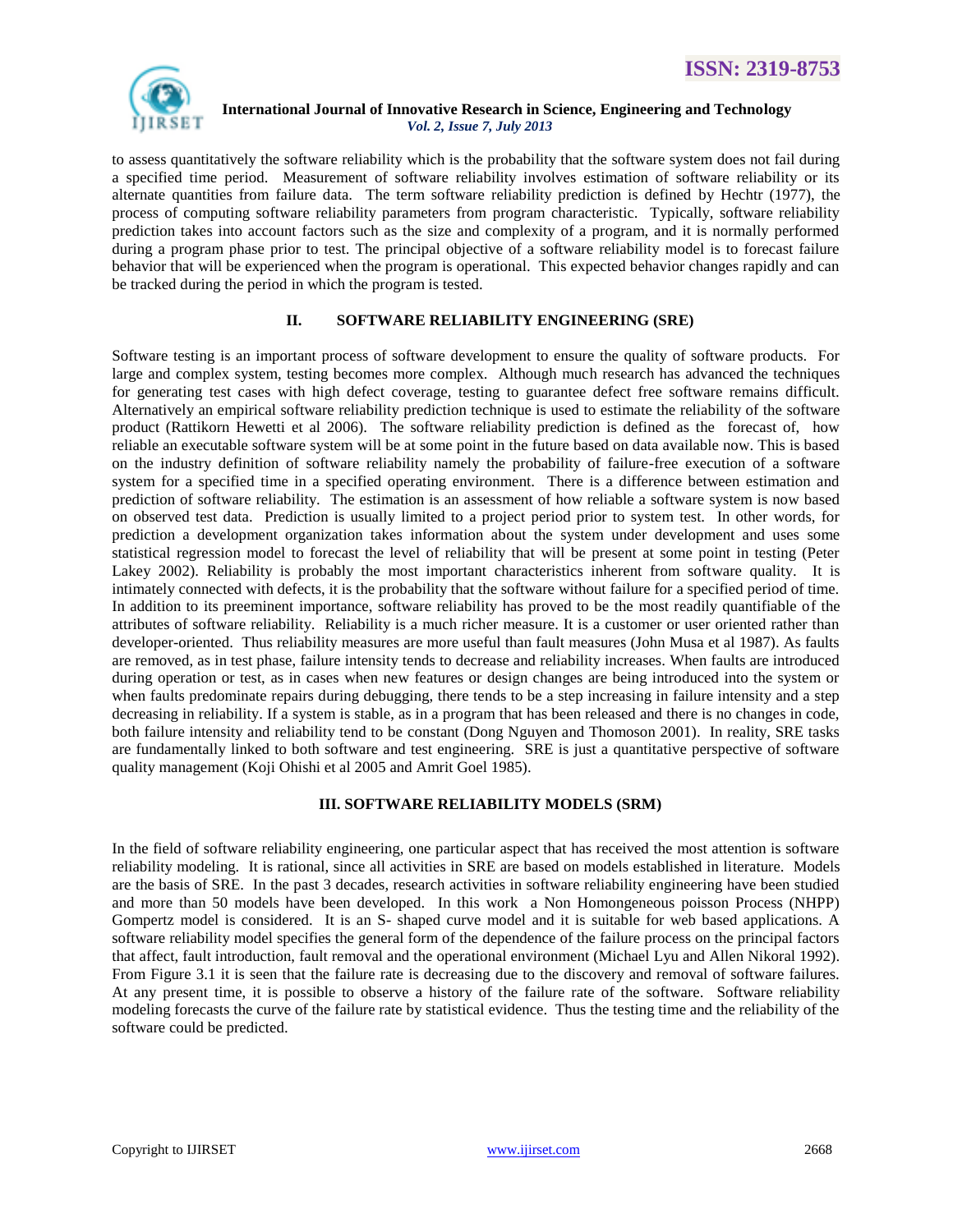



Fig. 3.1 Software Reliability Growth

Software reliability growth models are designed to make predictions. Predictions of actual reliability or failure rate time needed to reach a given reliability target and things like that. In practice, software reliability growth models encounter major challenges. First of all, software testers seldom follow the operational profile to test the software, so what is observed during software testing may not be directly extensible for operational use. Secondly, when the number of failures collected in a project is limited, it is hard to make statistically meaningful reliability predictions. Thirdly, some of the assumptions of Software reliability Growth Model (SRGM) are not realistic e.g. the assumption that the faults are independent of each other, that each fault has the same chance to be detected in one class; and that corrections of a fault never introduces new fault (Deepak Pengoria and Saurabh 2009). Vladimir Zeljkovic et al (2011), the authors have made a study on reliability and show that the software reliability cannot be calculated during the design phase. If adequate data on system failure is collected throughout the project during testing phase, the models could apply on the parameter to predict the reliability. They have also observed that the importance of reliability estimation during the testing phase.

Most reliability growth models depend on one key assumption about software system-faults are identified there by increasing the reliability of the software. The data on failures and fixes for these models is typically obtained during the final stages of testing. The growth model is used to predict the reliability of the software system at any point in time during this failure and fix process. The key issue is to obtain a good model that can explain the past data and predict the future Pankaj Jalote et al (2004 )). The SRGM falls into two categories; Time between Failure model (TBF) which treats the inter-failure interval as a random variable and Failure Count (FC) models, which treat number of failures in a given period as a random variable. In case of TBF models the parameters of inter-failure distribution change as testing proceeds, while the software reliability evolution in FC models is described by letting the parameters of distribution such as mean value function, be suitable functions of time. One of the basic assumptions common to both classes of models is that the failures, when the faults are detected are independent (Katerina Goseva 2000). The basic principle of time domain software reliability modeling is to perform curve fitting of observed time-based failure data by a pre-specified model formula, such model can be parameterized with statistical technique. The model can then provide estimation of existing reliability or prediction of failure reliability by extrapolation techniques. Estimating remaining defects in software can help test managers make release decisions during testing. Several methods exist to estimate defect content, among them a variety of software reliability models. Software reliability growth model have underlying assumptions that are often violated in practice, but empirical evidence has shown that many are quite robust despite these assumption violations. The problem is that because of assumption violations, it is often difficult to know which models to apply in practice (Stringfellow and Amschler Andrews 2002 and Bev Littlewood 1979).

# **IV.GOMPERTZ SOFTWARE RELIABILITY MODEL**

For about 25 years, software reliability modeling has been an active process arena in the software engineering environment and an attractive area for technical publishers. The professional has identified more than seven hundred models all that can generally be classified as a "Software Reliability" model. In the past few years a number of different software reliability models have been introduced to find the reliability of a software product. Selection of a particular model is a challenging problem for software reliability prediction. The selection of release time and the value of resource allocation decision are the two main reason (Sulthan Aljahdali et al 2003). The Gompertz model is introduced by B.Gompertz. This model is used to assess the reliability growth. The Gompertz model is of particular value because it is robust without many substantial limitations caused by assumption. In that model is that the testing/debugging effort throughout the test phase effort and that fixes are not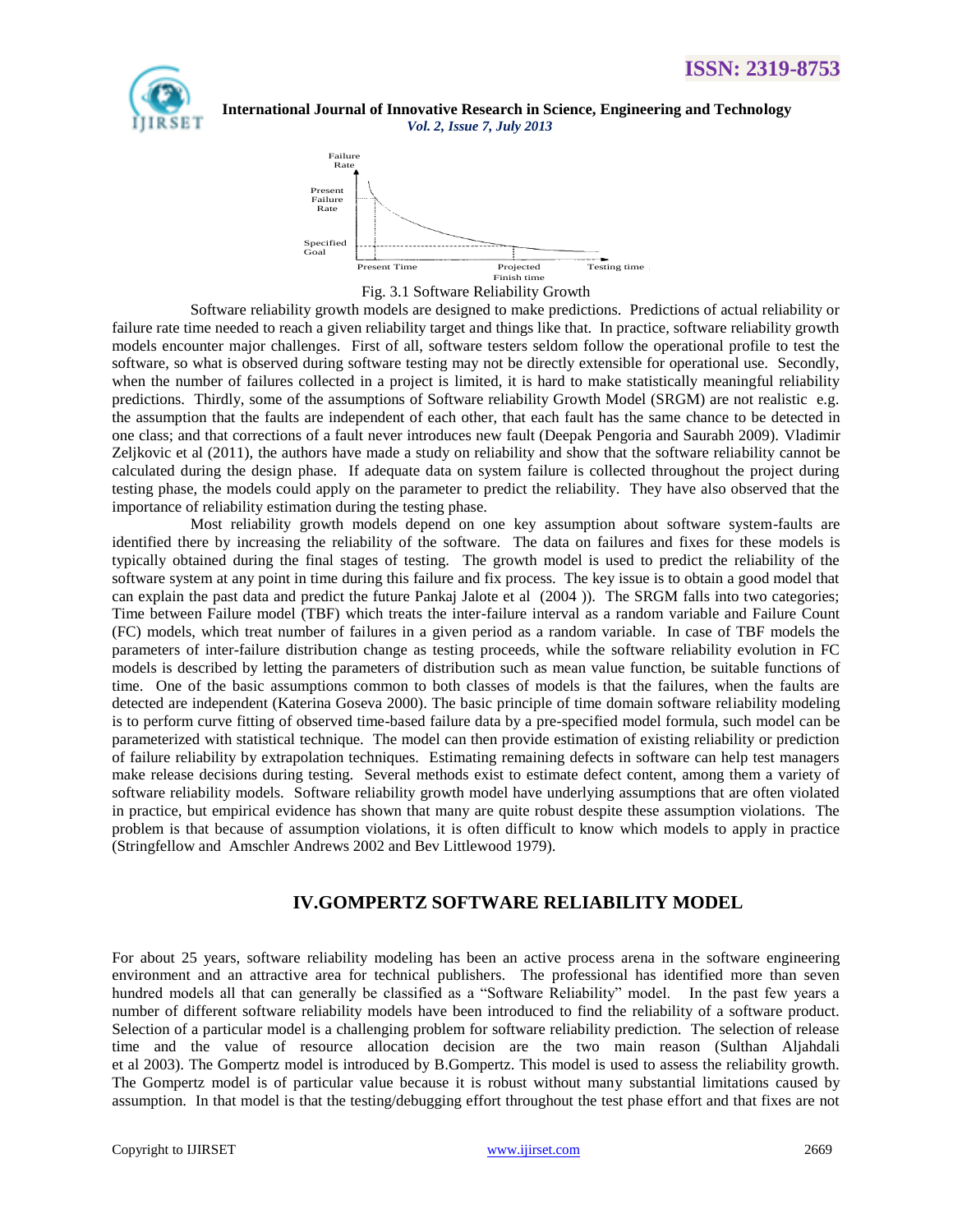

accumulated in batches before being implemented. A good test plan is helpful, if not absolutely required, in achieving homogeneous test and debug effort. Gompertz model is also one of the S-Shaped software reliability growth model. This model will give good approximation to a cumulative number of software faults observed in testing software. The Gompertz model is an Non Homogeneous Poisson Process (NHPP) model. It takes the number of faults per unit of time as independent Poisson random variables. The model was first proposed in 1979 by Amrit Goel and Kazu okumoto and has formed the basis for the models using the observed number of faults per unit time group. Recently an enhanced model of Gompertz known as discrete Gompertz curve by discretizing the usual Gompertz equation is proposed and applies it to predict the number of defected software faults. Since the Gompertz curve is deterministic curve, one cannot access quantitatively the software reliability and its related software dependability measures. To overcome this, the NHPP model with the mean value function with Gompertz curve has been used in our work. In addition, the most severe problem is that the method of maximum likelihood cannot be easily applied to estimate the parameter in this model, because of its strong non-linearity. An alternative way for the development of an NHPP model based on the Gompertz curve is to allow a discontinuous mean value function (Dimitri Kececioglu et al 1994).

The Gompertz software reliability model can be expressed by;

$$
\mu(t) = ab^{c^{t}} \tag{4.1}
$$

Where  $\mu(t)$  is the software reliability at time t and is dimensionless percent. 'a' is a constant that provides an upper bound to  $\mu(t)$ , "b" is a constant and "c" is also a Gompertz constant, which provides a shape parameter to the Gompertz model equation. A relatively small value of 'c' promulgates rapid early reliability growth while large values of 'c' indicate slower reliability. The approach to estimate values of 'a',' b' and 'c' is discussed in section 5.

#### **V. LEAST MEAN SQUARE ESTIMATION**

The Least Mean Square (LMS) estimation algorithm was introduced by Widrow and Hoff in 1959 as an adaptive algorithm, which uses a gradient-based method of steepest decent. Compared to other algorithms LMS algorithm is relatively simple. It neither requires correlation function calculation nor does it require matrix inversions (Tsai et al (2004)). LMS estimation is a method for predicting or estimating the value of a single random variable "y" from a single measurement 'x', when certain condition of linearity can be assumed. This method is based on the observed outcome sequence of software runs during software testing (Bo Yang et al (2008)). There are three steps in analysis;

- Preliminary examination of sample data
- Estimation of a regression line
- Computation of confidence limits

*Preliminary estimation of sample data:* In a linear regression analysis one must first conduct a preliminary examination of sample data to determine the validity of an assumption of linear dependence. Suppose that the data consist of a set  $[(x_i, y_i)]$ ,  $i = 1, ..., n$  of n paired observations of measurement 'x' and measurement 'y', then the simplest method of examining the data is to develop a scatter diagram of the data by plotting the coordinates  $[(x_1, y_1), ..., (x_n, y_n)]$  of n paired measurements. The scatter diagram provides a visual display of the relationship of the data. If the points in the scatter diagram seem to fall along a line, there is an indication that values of y are on the average, linearly dependent on values of "x". Hence the data are appropriate.

*Estimation of a Regression Line:* If a preliminary examination of sample data suggests that it is reasonable to assume a linear dependence of y on x, postulate that the mean of y is linearly related to x. Therefore, we have,

 $E[Y] = \alpha + \beta_{x}$ 

Where  $\alpha$  and  $\beta$  are parameters to be estimated from the data. Note that  $\alpha$  and  $\beta$  represent the intercept and slope of the line respectively.

The principle use of the method of LMS is to determine the best fit of a linear function to the  $\text{data}[(x_i, y_i), i = 1, ..., n]$ . It minimizes the sum of the squares of the deviation between what we expect and what we actually observed. We determine the parameters so that the sum of squares of errors is minimized.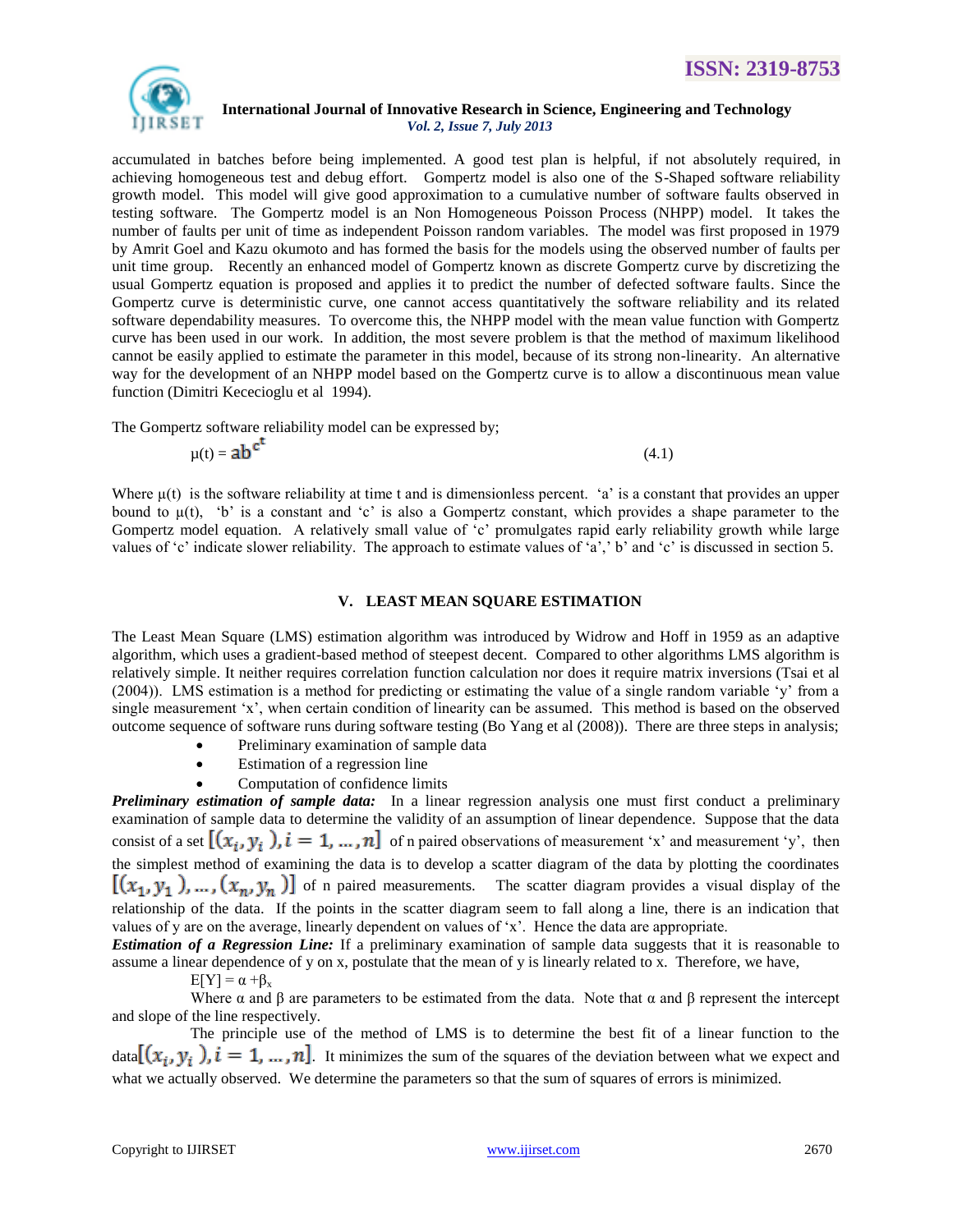

$$
s = \sum_{i=1}^{n} \varepsilon_i
$$
  

$$
s = \sum_{i=1}^{n} [y_i - (\alpha + \beta_{xi})]^2
$$
 is minimized

Differentiating S with respect to  $\alpha$  and  $\beta$ ,

m

$$
\frac{\partial S}{\partial \alpha} = -2 \sum_{n=1}^{\infty} y_i - (\alpha + \beta_{xi})
$$
\n(5.1)\n
$$
\frac{\partial S}{\partial \beta} = -2 \sum_{n=1}^{\infty} y_i - (\alpha + \beta_{xi})
$$
\n(5.2)

By setting the partial derivatives equal to 0 the normal equations can be obtained. The solution of the normal equations is the Least Squares estimates.

*Computation of confidence limits:* Having obtained a least squares estimate of the regression line, the next step of regression analysis is the computation of confidence limit for the intercept, slope, or regression line that are useful in evaluating the accuracy of the estimate.

The Least Mean Square algorithm is most commonly used algorithm because of its simplicity and a reasonable performance. Since it is iterative algorithm it can be used in a highly time varying testing environment (Musa and Okumo 1984).

#### **VI. PROPOSED APPROACH OF LMS**

The work aims to identify effective parameter estimation method in software reliability. In particular we have found a better estimation method using LMS algorithm. In LMS algorithm, number of defects and time interval are the two variables used to estimate the model parameters. But in software reliability number of defects are always depend on number of test cases. To effectively use the reliability models and defect data during software testing we propose to additionally apply the strategy called number of test cases for the particular module so that the number of defects are considered with respect to number of test cases. This strategy has been used in this work.

The following steps involved in estimating the Gompertz model parameters namely 'a', 'b' and 'c'.

- 1. Consider the sample data "time" and number of defects and number of test cases.
- 2. Calculate the reliability R for the available data using number of failures, number of test cases and time interval. In existing approach of LMS, reliability R is calculated only by using number of failures and time interval.
- 3. Calculate log R value and group the data into three equal size groups and find the sums  $s_1$ ,  $s_2$ and  $s_3$ .

4. From  $s_1$ ,  $s_2$  and  $s_3$  calculate the value of 'a', 'b' and' c' using the following;

$$
c = \left(\frac{s_2 - s_2}{s_1 - s_2}\right)^{1/n}
$$
(6.1)  

$$
\log a = \frac{1}{n} \left(s_1 - \frac{s_1 - s_2}{1 - c^n}\right)
$$
(6.2)  

$$
\log b = \frac{(s_1 - s_2)(1 - c)}{(1 - c^n)^2}
$$
(6.3)

5. Substitute the value for 'a', 'b' and 'c' into Gompertz equation to obtain the value of  $\mu(t)$  at point of time 't'.

We have applied the parameter estimates in Gompertz model with the sample data and observed that the proposed approach of LMS provided more accurate parameter estimates than the existing one.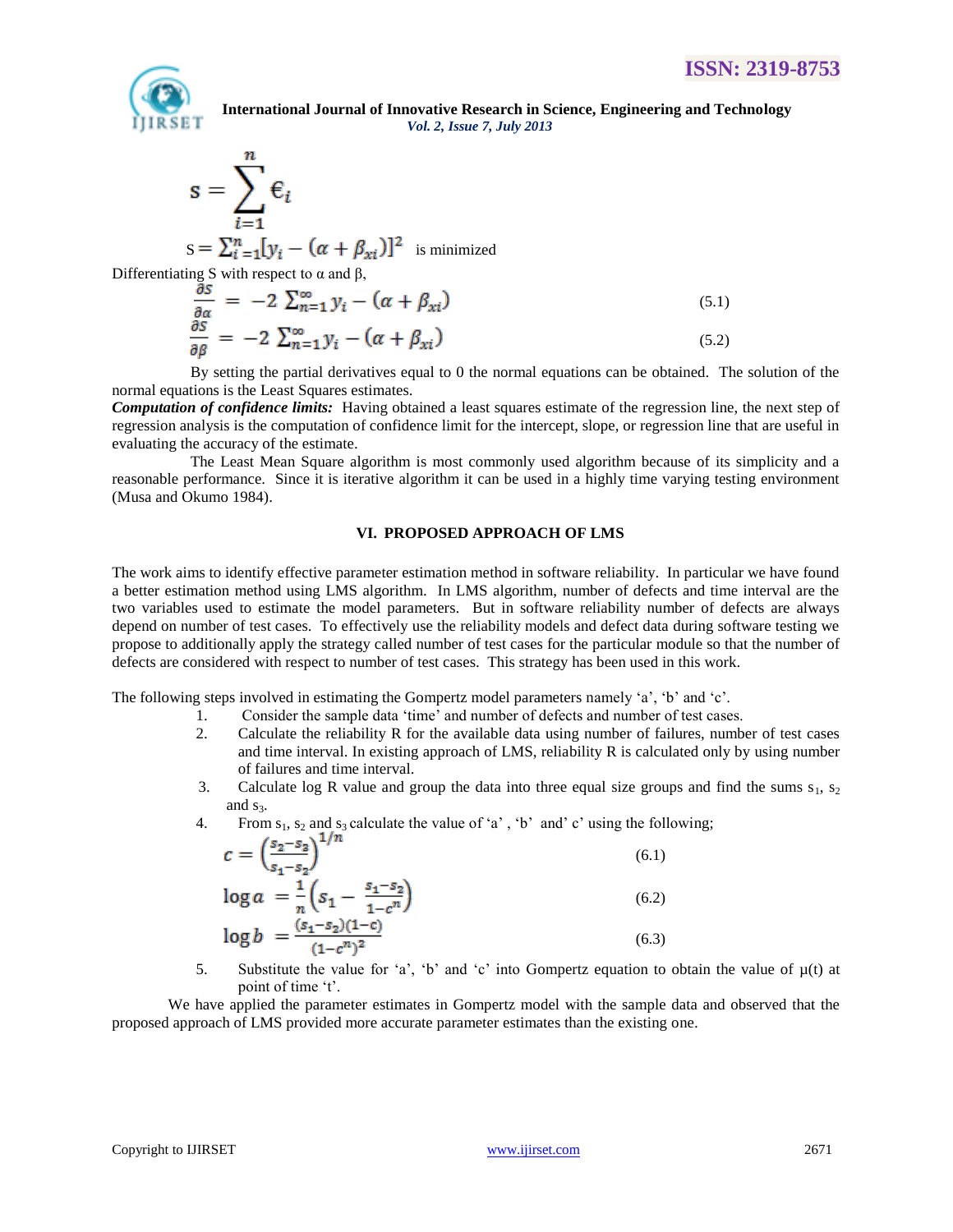

# **VII.MODEL EXPERIMENTATION**

There are three main risks when applying software reliability growth models to estimate reliability. They are;

- Not any one model will match a company"s development and test process exactly.
	- Data is grouped by week resulting in a smaller amount of data.
	- Testing effort may vary week to week.

To handle all these risks, the approach applies several software reliability growth models cumulative failure data grouped by weeks to determine how well the method predicts the expected total number of failures.The step by step process is as follows;

- Record the cumulative number of failures found in system test at the end of each week.
- Determine whether enough of the test plan has been executed to contemplate when to stop testing based on applying a model. This requires setting a threshold that determines when to start applying a model to the defect data.
- The curve fit program estimates a model's parameters by attempting to fit the model to the data.
- If the model converge, it returns estimate for the expected number of total failures
- Whether the reliability value is fit with the threshold value or not? If yes, concluded that the reliability value is good enough to stop the testing process.
- If no model has a stable prediction for the current week, the system test continues and failure data for another week will be taken and continue the same process.

| Day | Cum Defects |                                            |  |     | Cumulative Test Cases   Actual Defects   Actual Test Cases Executed Rate of Change |        |
|-----|-------------|--------------------------------------------|--|-----|------------------------------------------------------------------------------------|--------|
| 1   | 140         | 300                                        |  | 140 | 300                                                                                |        |
| 2   | 165         | 600                                        |  | 125 | 300                                                                                | 0.4167 |
| з   | 565         | 85.0                                       |  | зœ  | 250                                                                                | 0.4000 |
| 4   | 445         | 1100                                       |  | 80. | 250                                                                                | 0.3200 |
| 5   | 520         | 1310                                       |  | 75  | 210                                                                                | 0.3571 |
| 6   | 585         | 1520                                       |  | 65  | 210                                                                                | 0.3095 |
| T.  | 645         | 1695                                       |  | 60  | 175                                                                                | 0.3425 |
| B   | 697         | 1870                                       |  | 52  | 175                                                                                | 0.2971 |
| 9   | 747         | 2020                                       |  | 45. | 150                                                                                | 0.3000 |
| ШO  | 777         | 2170                                       |  | 35  | 150                                                                                | 02333  |
| 11  | 505         | 2270                                       |  | 28  | 100                                                                                | 0.2500 |
| 12  | 825         | 2345                                       |  | 20  | 75                                                                                 | 0.2667 |
| 13  |             |                                            |  |     |                                                                                    |        |
| 14  |             |                                            |  |     |                                                                                    |        |
| 15  |             | Assuming 12 days of<br>testing is complete |  |     |                                                                                    |        |
| 16  | till datte  |                                            |  |     |                                                                                    |        |
| w   |             |                                            |  |     |                                                                                    |        |
| 18  |             |                                            |  |     |                                                                                    |        |
| 19  |             |                                            |  |     |                                                                                    |        |
| 20  |             |                                            |  |     |                                                                                    |        |
| 21  |             |                                            |  |     |                                                                                    |        |
| 22  |             |                                            |  |     |                                                                                    |        |
| 23  |             |                                            |  |     |                                                                                    |        |
| 24  |             |                                            |  |     |                                                                                    |        |
| 25  |             |                                            |  |     |                                                                                    |        |

Fig. 7.1Testing result for module1 for Project Online Services

In above example, we have used current predicted defects, 825 as parameter "a" and test case efficiency of 0.27 as parameter "b". We want to predict defects on 25th day. Using below formulas for  $\mu(t)$  and CI Res, we can have predicted 880 as overall defects with 95% confidence level and would need another 10 days of testing. Step  $#1$ : Compute  $\mu(t)$ , the predicted defects till date using Gompertz model

Use formula  $\mu(t) = ab^{ct}$ , a> 0, b > 0, to get predicted defects till date, where

 $\mu(t)$  = current predicted defects, using Gompertz Model.

a = initially a is taken as total defect detected till date,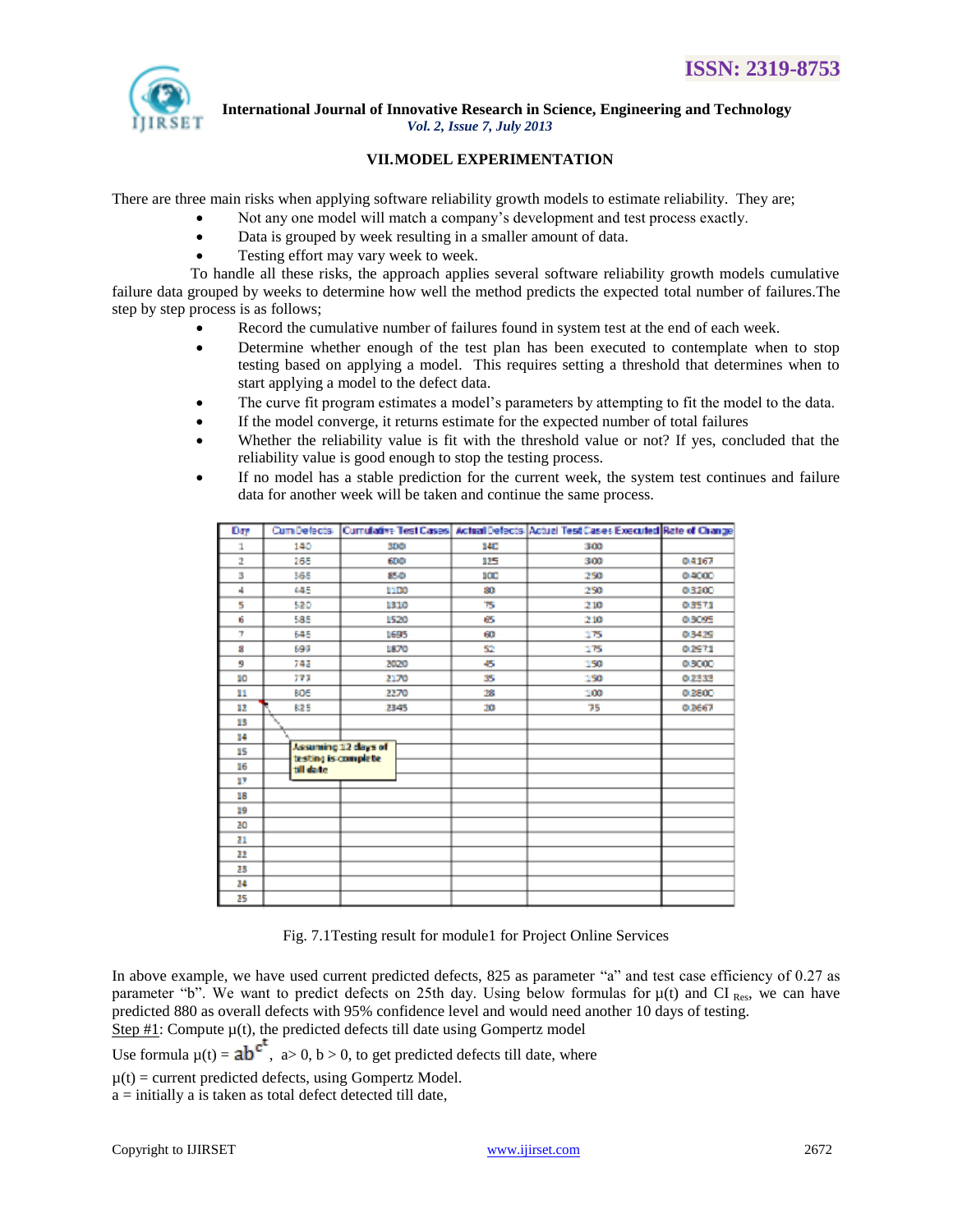

 $b =$  the rate at which defect-rate decreases, i.e. rate at which defects are detected.

Step  $#2$ : Using this calculated reliability, the parameters of Gompertz model 'a', 'b' and 'c' are calculated by using the equations 6.1,6.2 and 6.3.

Step #3: These parameters 'a', 'b' and 'c' are applied on Gompertz model equation to predict the reliability of the module1 of project 'Online Services' for  $20<sup>th</sup>$  day,  $25<sup>th</sup>$  day etc.

| <b>Main Form</b>           |                            |                                     |                                        | $-0-x$                                                 |
|----------------------------|----------------------------|-------------------------------------|----------------------------------------|--------------------------------------------------------|
|                            |                            | GOMPERTZ SOFTWARE RELIABILITY MODEL |                                        |                                                        |
| <b>1.TABLE CREATION</b>    |                            |                                     | 3. ESTIMATE PARAMETERS                 |                                                        |
| TITLE OF THE PROJECT       | oro                        |                                     | a=<br>82.49                            |                                                        |
| PROJECT MANAGER            | abc                        |                                     | 0.052<br>$b$ <sup><math>=</math></sup> |                                                        |
| NUMBER OF<br>WEEKS         | 12                         | 0.6003<br>Reliability<br>18.        | 1.06<br>$C^{\infty}$                   |                                                        |
| Create Table               |                            | FIND RELIABILITY<br>Generate Graph  | Generate Parameters                    |                                                        |
| 2 VALUE INSERTION          |                            |                                     |                                        |                                                        |
| Enter the value for week12 |                            |                                     |                                        |                                                        |
| Time                       | 12                         |                                     |                                        |                                                        |
| Number of Failures         | 33                         |                                     |                                        |                                                        |
| NUMBER OF TEST CASES 10    |                            |                                     |                                        |                                                        |
|                            | Insert                     |                                     |                                        |                                                        |
|                            |                            |                                     |                                        |                                                        |
|                            |                            |                                     |                                        |                                                        |
| Æ<br>أشأرأ                 | l (et<br>ы<br><b>I</b> IOS | எ                                   |                                        | 9:43 AM<br>- <b>19 W</b> - 4<br><b>KO</b><br>4/28/2012 |

Fig. 7.2 Simulation tool to calculate Reliability and 'a', 'b' and 'c'

We apply the existing LMS parameter estimation method to the same data. We reached that the method use only two parameters namely, time interval and number of defects. The numbers of test cases are not considered.



Fig. 7.3 The reliability growth of module1 estimated using proposed Parameter estimation method with Gompertz reliability model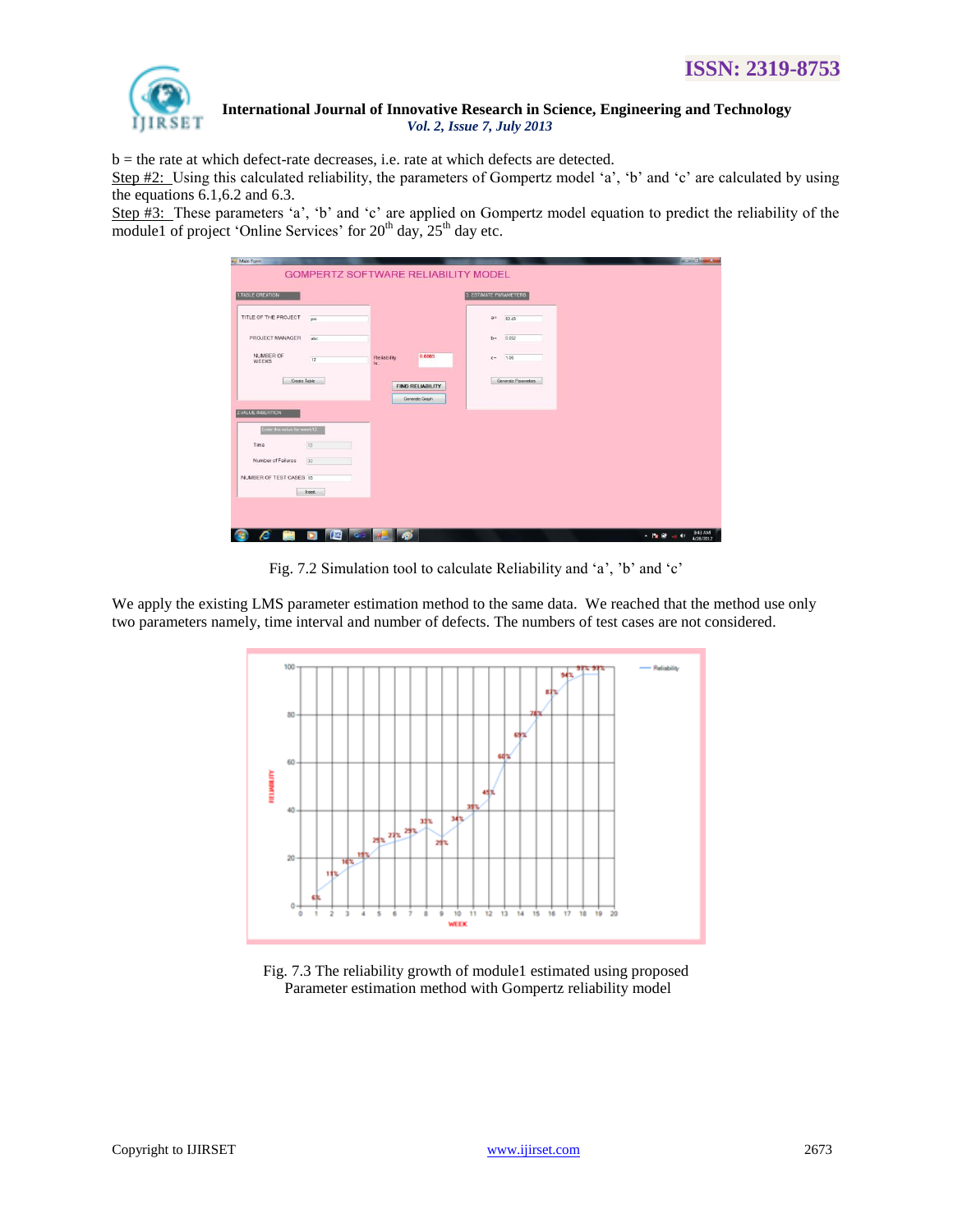



Fig. 7.4 Reliability Growth Estimation using Existing LMS for module1 of Project Online Services

By comparing and observing the results obtained from these models, we could strongly convince that the proposed approach of parameter estimation gives better reliability prediction than other methods. In our approach we have taken number of test cases along with number of defects while calculating the reliability of the module. Reliability of each module can be calculated by the proposed method and hence the reliability of the project can be calculated.

# **VIII. CONCLUSION**

This work has shown the accuracy of Gompertz software reliability model with alternative approach of parameter estimation. In particular, the test cases of each module have been taken along with number of defects. This work has proved that the proposed method is more appropriate for the testing team to make a decision about when to stop the process of testing. We proposed a three parameter estimation method based on different types of data available using Least Mean Square (LMS) estimation. In general the reliability at time 't' is estimated using two input values, they are; time interval and number of failures. The reliability estimation formula used in all the models is  $R = \exp(-\epsilon)$  $\lambda_t$ ), where  $\lambda_t$  is number of failures with respect to time. In Gompertz model the reliability R is calculated using the above given formula, but in the real project testing phases, test cases are defined for each module and according to the test cases the testing processes are carried out. The testing result also based on number of test cases written for a particular module. Hence in our proposed work, while estimating the parameters for Gompertz model we have taken number of test cases as one of the parameter. So we have built a correlation between number of failures and number of test cases. More importantly this relationship can be used to obtain other model parameters that are needed to conduct software reliability prediction. We have proposed three parameter estimation methods, based on the collected data. This method is practiced on real time project and observed the reliability prediction accuracy. We have practiced this proposed parameter estimation method in web based applications.